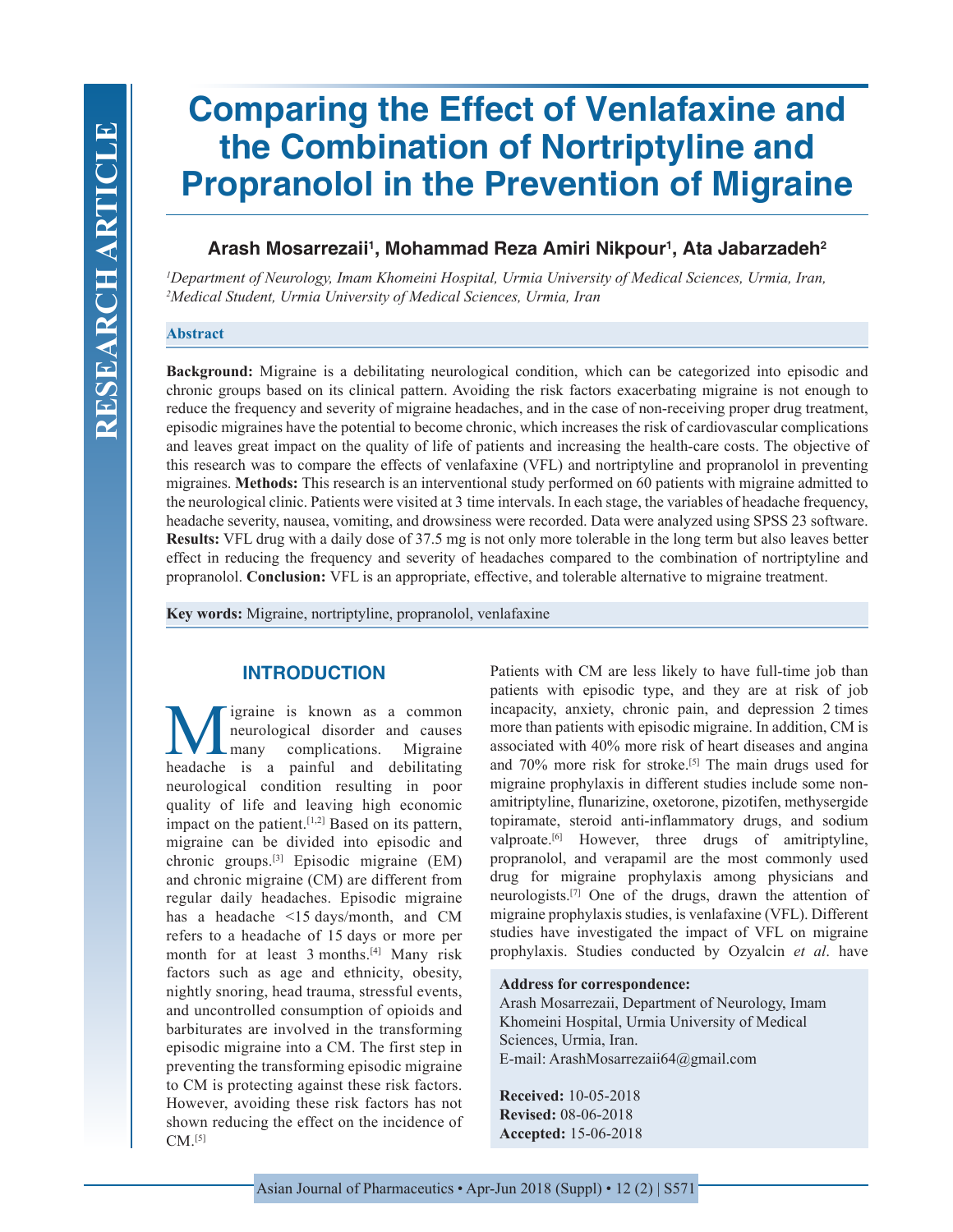shown that VFL is more effective than placebo and is safer and better for migraine prophylaxis.[8]

Liu *et al*. examined the efficacy of VFL, flunarizine, and valproic acid in preventing migraine. Results confirmed the efficacy and safety of VFL, flunarizine, and valproic acid in migraine prevention.<sup>[9]</sup> The most commonly seen complications of VFL in different studies include nausea and vomiting, heartbeat, tachycardia, and drowsiness, and the moderate effect and relative prevalence of complications have caused that many patients not continue these drugs for long term. However, its significant positive response has been shown in a group of patients, and investigation to find the most appropriate drug for migraine prophylaxis provides an interesting area for research activities.<sup>[6]</sup> Several studies have been conducted on VFL to achieve a suitable dose with optimum effect and minimal side effects, but studies on the optimum dose of using it have not yet been concluded and the dose differences are seen in several studies.[10-12] In this research, VFL with a daily oral dose of 37.5 mg will be compared with the current treatment, i.e. combination of nortriptyline and propranolol, in terms of impact on reducing the frequency of headaches and common side effects.

# **METHODOLOGY**

This research is an interventional study conducted on 60 patients with migraine admitted to the neurological clinic. Inclusion criteria of research included migraine patients without aura aged 18–70 years, having at least three headache attacks per month, discontinuation of previous prophylactic drug at least 2 weeks before, and non-pregnancy. The initial sample was randomly divided into two groups (each containing 30 people). Accordingly, the first patient referred to the clinic was included to the first group and the next patient was included the second group, and rest of the patients were included in these groups in the same way. For each group, a calendar record booklet was given, in which the number of headache, the severity of the headache (between 1 and 10), nausea, vomiting, and drowsiness were recorded per year of the treatment period.

During the 10-week period of treatment of the patients, the first group received VFL 37.5 mg daily and the second group received nortriptyline25 mg at nights and propranolol tablet 20 mg every 12 h. Each of the patients was visited 3 times during the 10-week treatment period. At each turn, the recorded data were taken, and the inclusion and exclusion criteria were reviewed. In project implementation, during the first, second, and third visits, three of the first group and five of the second group were excluded from the research and statistical analysis due to the lack of timely and accurate completion of the variables record booklet. At the end of research, and in the third visit, the latest data were collected for comparing, and statistical analysis and the repeated measure ANOVA test were performed on obtained data. The data were recorded daily by the patients in the calendar record booklet, and then, the data of three visits were collected and entered into SPSS 23 software to be analyzed.

#### **RESULTS**

Sample size of research began with 60 patients, and after 10 weeks of follow-up and three visits, it ended with 53 patients. Data of 7 people excluded from the research were considered in the statistical analysis. The first group included four males (13%) and the second group included six males (20%). Comparing two groups in terms of the effect on the frequency of headaches, the first group (VFL) with a mean of  $3.62 \pm 0.025$  had a significant difference in terms of the frequency of headache, and it was better than the second group (with mean of  $3.95 \pm 0.026$ ) ( $P < 0.001$ ) [Table 1]. In addition, the reducing rate of frequency of headaches was higher in the first, second, and third visits and also in total in the VFL group [Table 2]. Comparing the two groups in terms of the effect on the headache severity, the VFL group with a mean of  $6.18 \pm 0.037$  significantly performed better than the second group with a mean of  $6.60 \pm 0.037$  ( $P < 0.001$ ) [Table 1]. In addition, intragroup investigation in both groups in all three visits, significant difference was seen between two groups in the favor of VFL group in terms of the reduction in headache severity [Table 3]. Comparing the two groups in terms of the effect on the frequency of headaches, the first group (VFL) with a mean of  $3.62 \pm 0.025$  showed significant difference with second group (with a mean of  $3.95 \pm 0.026$ ) ( $P < 0.001$ ) [Table 1]. Moreover, the rate of reduction on the frequency of headaches was also higher in the first, second, third, and also in total in the VFL group [Table 2]. Comparing the two groups in terms of the effect on headache severity, the VFL group with a mean of  $6.18 \pm 0.037$  showed significantly better performance than the second group with a mean of  $6.60 \pm 0.037$  ( $P < 0.001$ ) [Table 1]. Intragroup investigation in both groups in both drug groups at three visits, the reduction was seen in headache severity, in which this significant difference was for the favor of VFL group

| <b>Table 1:</b> The general comparison of two groups<br>in terms of the effect of drugs on the five variables<br>studied |                   |                  |         |
|--------------------------------------------------------------------------------------------------------------------------|-------------------|------------------|---------|
| <b>Variable</b>                                                                                                          | <b>Mean</b> ±SD   |                  | P       |
|                                                                                                                          | Group 1           | Group 2          |         |
| Headache<br>frequency                                                                                                    | $3.62 \pm 0.025$  | $3.95 \pm 0.026$ | < 0.001 |
| Headache<br>severity                                                                                                     | $6.18 \pm 0.037$  | $6.60 + 0.037$   | < 0.001 |
| Nausea                                                                                                                   | $0.33 + 0.017$    | $0.43 + 0.017$   | < 0.001 |
| Vomiting                                                                                                                 | $0.056 \pm 0.009$ | $0.13 \pm 0.009$ | < 0.001 |
| <b>Drowsiness</b>                                                                                                        | $0.57 \pm 0.006$  | $0.35 \pm 0.007$ | < 0.015 |
| $\mathsf{on}$ $\mathsf{on}$ $\mathsf{on}$ $\mathsf{on}$ $\mathsf{on}$ $\mathsf{on}$ $\mathsf{on}$                        |                   |                  |         |

SD: Standard deviation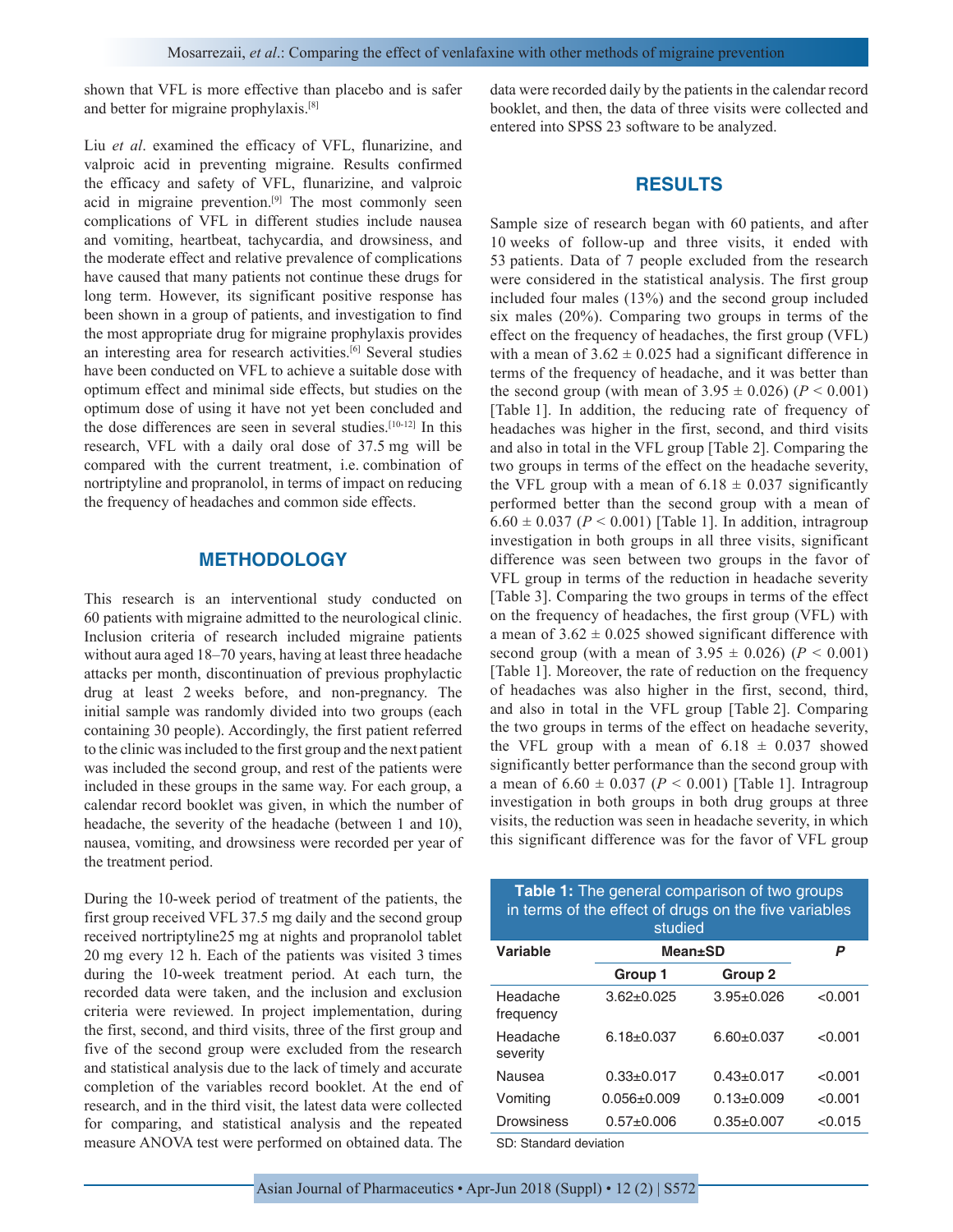[Table 3]. Comparing the two groups in terms of rate of incidence of nausea showed that it was higher in the second group than that in the first group, with a mean of  $0.43 \pm$ 0.017, in which the difference was statistically significant (*P* < 0.001) [Table 1]. Moreover, intragroup comparison in both drug groups at the second group and the third visits, the nausea increased in both groups. In general, in all study period, the difference was statistically significant and the second group was more affected [Table 4]. Investigating the rate of incidence of vomiting showed that it was higher in the second group significantly than that in the first group with a mean of  $0.13 \pm 0.009$  ( $P < 0.001$ ) [Table 1], and this value showed significant increase in both groups during the second and third visits. In general, the first group patients were significantly affected less by vomiting [Table 5]. In comparing the rate of incidence of drowsiness between two groups, the first group with a mean of  $0.57 \pm 0.006$ was statistically  $(P = 0.015)$  more affected by drowsiness

| Table 2: Comparison of the course of changes in<br>the frequency of headaches between the groups at<br>different measurement periods |                  |                  |  |
|--------------------------------------------------------------------------------------------------------------------------------------|------------------|------------------|--|
| <b>Studied group</b>                                                                                                                 | Group 1          | Group 2          |  |
| <b>Measurement periods</b>                                                                                                           |                  | <b>Mean</b> ±SD  |  |
| First visit                                                                                                                          | $3.82 \pm 0.821$ | $4.11 \pm 0.740$ |  |
| Second visit                                                                                                                         | $3.71 \pm 0.944$ | $4.07 \pm 0.760$ |  |
| Third visit                                                                                                                          | $3.33 \pm 0.863$ | $3.65 \pm 0.698$ |  |
| Total                                                                                                                                | $3.62 \pm 0.025$ | $3.95 \pm 0.026$ |  |

SD: Standard deviation

| Table 3: Comparing the course of changes of<br>headache severity between the groups at different<br>measurement periods |                  |                  |
|-------------------------------------------------------------------------------------------------------------------------|------------------|------------------|
| <b>Studied group</b>                                                                                                    | Group 1          | <b>Group 2</b>   |
| <b>Measurement periods</b>                                                                                              | <b>Mean</b> ±SD  |                  |
| First visit                                                                                                             | $0.230+0.06$     | $0.274 \pm 0.08$ |
| Second visit                                                                                                            | $0.230 + 0.06$   | $0.320 + 0.120$  |
| Third visit                                                                                                             | $0.230+0.06$     | $0.382 + 0.18$   |
| Total                                                                                                                   | $0.09 \pm 0.056$ | $0.009 + 0.130$  |

SD: Standard deviation

| Table 4: Comparison of the course of changes in<br>nausea changes between the groups at different<br>measurement periods |                   |                   |  |
|--------------------------------------------------------------------------------------------------------------------------|-------------------|-------------------|--|
| <b>Studied group</b>                                                                                                     | Group 1           | Group 2           |  |
| <b>Measurement periods</b>                                                                                               | <b>Mean</b> ±SD   |                   |  |
| First visit                                                                                                              | $0.573 + 0.270$   | $0.600 \pm 0.290$ |  |
| Second visit                                                                                                             | 0.626+0.300       | $0.626 + 0.270$   |  |
| Third visit                                                                                                              | $0.633 + 0.330$   | $0.838 + 0.230$   |  |
| Total                                                                                                                    | $0.017 \pm 0.330$ | $0.017+0.43$      |  |

SD: Standard deviation

[Table 1]. Drowsiness complication also increased significantly after the first visit. In general, the increase in the first group was more significant [Table 6].

#### **DISCUSSION**

Given that none of the migraine prevention options has a 100% effect and does not completely treat the disease, it is practically impossible to introduce a drug as the first line of prophylaxis treatment, but one of the most commonly used clinic treatments is a combination of nortriptyline and propranolol.<sup>[13]</sup> These two compounds are not well tolerated in the long term due to complications such as nausea, vomiting, and drowsiness, and thus, many migraine patients are not covered with appropriate prophylactic drugs. As a result, not only their quality of life is not improved but also by discontinuation of prophylaxis, the risk of the transforming the episodic migraine to the chronic type increases, and subsequently, other major complications such as cardiovascular incidents increase.<sup>[14]</sup>

The objective of this research was to evaluate the use of VFL as an alternative to the combination of nortriptyline and propranolol, assuming that it has fewer side effects with similar or greater effects on the frequency or severity of headaches, and thus, it is more tolerable in the long term. Based on the results of this interventional study, the VFL drug used in Group 1 intervention acted significantly better than the combination of nortriptyline and propranolol in Group 2 in terms of the effect on the frequency of headaches and severity of headache.

| <b>Table 5:</b> Comparison of the course of changes<br>in vomiting between the groups at different<br>measurement periods |                   |                   |
|---------------------------------------------------------------------------------------------------------------------------|-------------------|-------------------|
| <b>Studied group</b>                                                                                                      | Group 1           | Group 2           |
| <b>Measurement periods</b>                                                                                                | <b>Mean</b> ±SD   |                   |
| First visit                                                                                                               | $0.573 \pm 0.270$ | $0.600+0.290$     |
| Second visit                                                                                                              | $0.626 \pm 0.300$ | $0.626 \pm 0.270$ |
| Third visit                                                                                                               | $0.633 \pm 0.330$ | $0.838 + 0.230$   |
|                                                                                                                           |                   |                   |

SD: Standard deviation

| <b>Table 6:</b> Comparison of the course of changes<br>in drowsiness between groups in different<br>measurement periods |                 |         |  |
|-------------------------------------------------------------------------------------------------------------------------|-----------------|---------|--|
| <b>Studied group</b>                                                                                                    | Group 1         | Group 2 |  |
| <b>Measurement periods</b>                                                                                              | <b>Mean</b> ±SD |         |  |
|                                                                                                                         |                 |         |  |

| <b>Measurement periods</b> | <b>Mean±SD</b>   |                  |
|----------------------------|------------------|------------------|
| First visit                | $0.164 \pm 0.03$ | $0.183 \pm 0.03$ |
| Second visit               | $0.228 \pm 0.05$ | $0.183 \pm 0.03$ |
| Third visit                | $0.285 \pm 0.09$ | $0.183 \pm 0.03$ |
| Total                      | $0.006 \pm 0.57$ | $0.007+0.35$     |
|                            |                  |                  |

SD: Standard deviation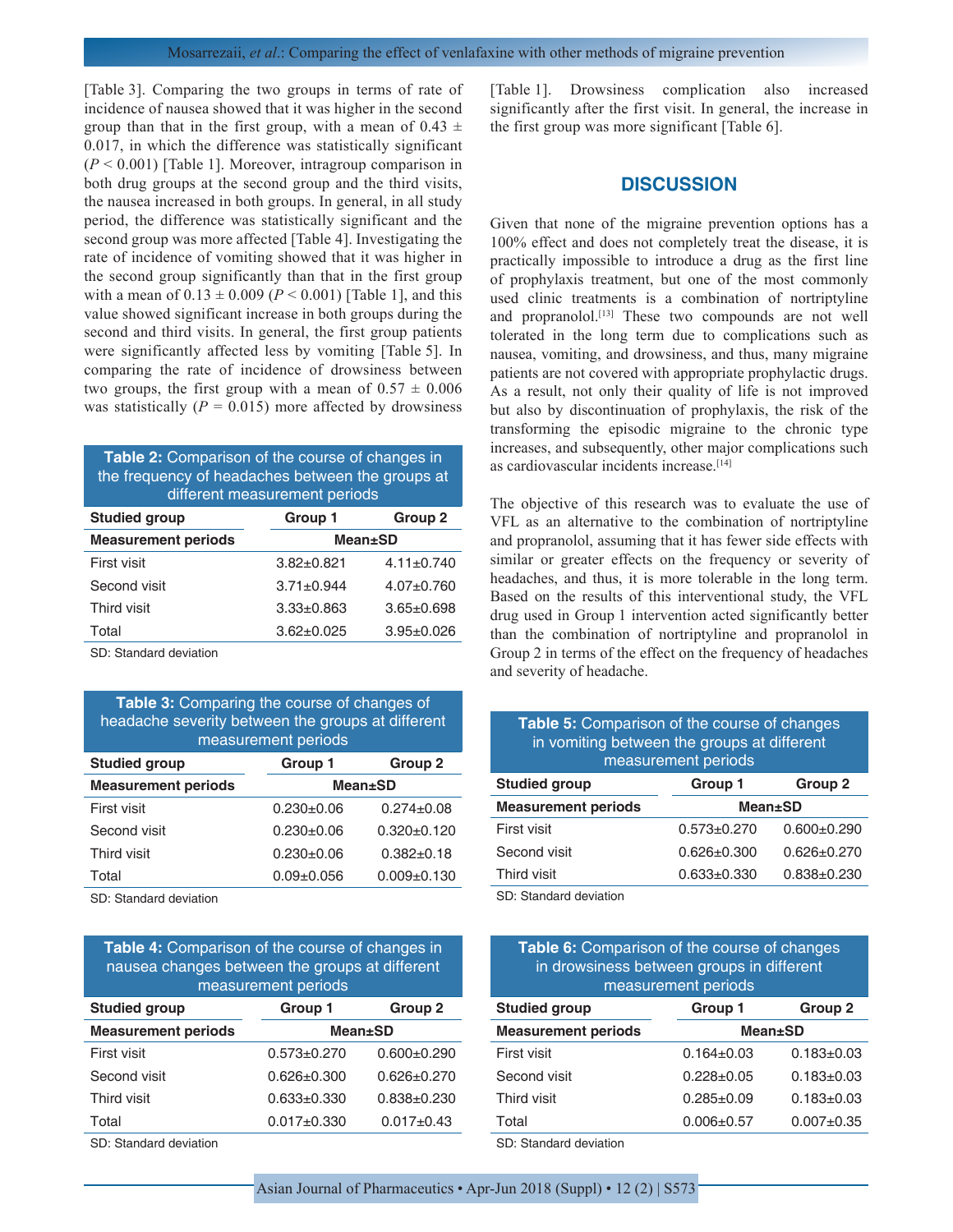Moreover, two complications of nausea and vomiting were significantly lower in the first group than those in the second group. The second group showed better than the first group only in the case of drowsiness, in which this difference was statistically significant. The effect of amitriptyline (AMT) and VLF on patients was examined in a study by conducted by Bulut *et al*. It was reported that VLF side effects are low compared to AMT side effects. As a result, they recommended that VLF is to be considered for migraine prevention.[15] Some researchers use nortriptyline as the first line of treatment for migraine prophylaxis. In a research conducted by Krymchantowski *et al*., a combination of nortriptyline and topiramate was recommended for patients and they stated that this compound has advantages over other compounds.[16] In one of the first studies, in which the effect of nortriptyline was examined, this drug with low dose of 25 mg reduced the frequency of headaches by up to 50%, indicating the anti-migraine effect of the drug.<sup>[17]</sup>

The common nortriptyline side effects, including drowsiness, orthostatic hypotension, skin reactions, nausea, and constipation, have led researchers to seek less anti-depressant drug with less side effects.[5,18] VFL, as norepinephrine, also inhibits the reabsorption of serotonin and nortriptyline, but due to its different chemical structure, it has fewer side effects. Due to these characteristics, several studies have investigated the effect of VFL on migraine headaches, but a few of them have achieved satisfactory results.[12,18]

In a research conducted by Liu *et al*. in 2017, they reported that the obtained data confirmed the effectiveness and safety of VFL, flunarizine, and valproic acid in migraine prevention. Studies conducted by Liu *et al*. showed that VFL and valproic acid were more effective than flunarizine in reducing the severity of vertigo, but valproic acid showed less effect in reducing severity of vertigo compared with VFL and flunarizine.[9] In a study conducted by Ozyalcin *et al*., VFL was compared with placebo, which showed a significant difference. However, in this research, VFL was used in a dose of 75 mg.[8] In another research conducted by Tarlaci, 12 mg of escitalopram (ECLM) was compared to 70 mg of VFL in a 3-month period. In this research, VFL significantly reduced the frequency and severity of headaches, but in terms of tolerability, ECLM showed better performance, which it might be due to relatively high dose of vanliafoxin.<sup>[12]</sup>

# **CONCLUSION**

The results of this research suggest that VFL with a daily dose of 37.5 mg is not only more tolerable in the long term but also seems to be effective in reducing frequency and severity of headaches than the combination of nortriptyline and propranolol. The results of this research could be considered by neurologists and physicians and researchers. VFL drug with low dose of 37.5 mg is an appropriate, effective, and tolerable alternative for migraine patients.

#### **Recommendations**

A significant effect of VFL with low dose of 37.3 mg on the reduction of the frequency of headaches and their severity along with its appropriate tolerability makes researchers interesting in conducting research with larger size and more complete randomization and research compare this drug with placebo.

#### **REFERENCES**

- 1. Puledda F, Messina R, Goadsby PJ. An update on migraine: Current understanding and future directions. J Neurol 2017;264:2031-9.
- 2. Bose P, Goadsby PJ. The migraine postdrome. Curr Opin Neurol 2016;29:299-301.
- 3. Peretz AM, Minen MT, Cowan R, Strauss LD. Introducing the migraine action plan. Headache 2018;58:195.
- 4. Headache Classification Committee of the International Headache Society (IHS). The international classification of headache disorders, 3rd edition (beta version). Cephalalgia 2013;33:629-808.
- 5. Lipton RB. Chronic migraine, classification, differential diagnosis, and epidemiology. Headache 2011;51 Suppl 2:77-83.
- 6. Massiou H, Bousser MG. Prophylactic drug treatment of migraine. Rev Neurol (Paris) 2005;161:681-4.
- 7. Ramadan NM, Schultz LL, Gilkey SJ. Migraine prophylactic drugs: Proof of efficacy, utilization and cost. Cephalalgia 1997;17:73-80.
- 8. Ozyalcin SN, Talu GK, Kiziltan E, Yucel B, Ertas M, Disci R, *et al.* The efficacy and safety of venlafaxine in the prophylaxis of migraine. Headache 2005;45:144-52.
- 9. Liu F, Ma T, Che X, Wang Q, Yu S. The efficacy of venlafaxine, flunarizine, and valproic acid in the prophylaxis of vestibular migraine. Front Neurol 2017;8:524.
- 10. Salviz M, Yuce T, Acar H, Karatas A, Acikalin RM. Propranolol and venlafaxine for vestibular migraine prophylaxis: A randomized controlled trial. Laryngoscope 2016;126:169-74.
- 11. Berilgen MS. Late-onset galactorrhea and menometrorrhagia with venlafaxine use in a migraine patient. J Clin Psychopharmacol 2010;30:753-4.
- 12. Tarlaci S. Escitalopram and venlafaxine for the prophylaxis of migraine headache without mood disorders. Clin Neuropharmacol 2009;32:254-8.
- 13. Domingues RB, Silva AL, Domingues SA, Aquino CC, Kuster GW. A double-blind randomized controlled trial of low doses of propranolol, nortriptyline, and the combination of propranolol and nortriptyline for the preventive treatment of migraine. Arq Neuropsiquiatr 2009;67:973-7.
- 14. Haghighat M, Memari H, Honar N, Dehghani SM, Imanieh MH, Injoo SJ, *et al.* The efficacy and duration of treatment with propranolol in children with cyclic vomiting syndrome in Southern Iran. Prz Gastroenterol